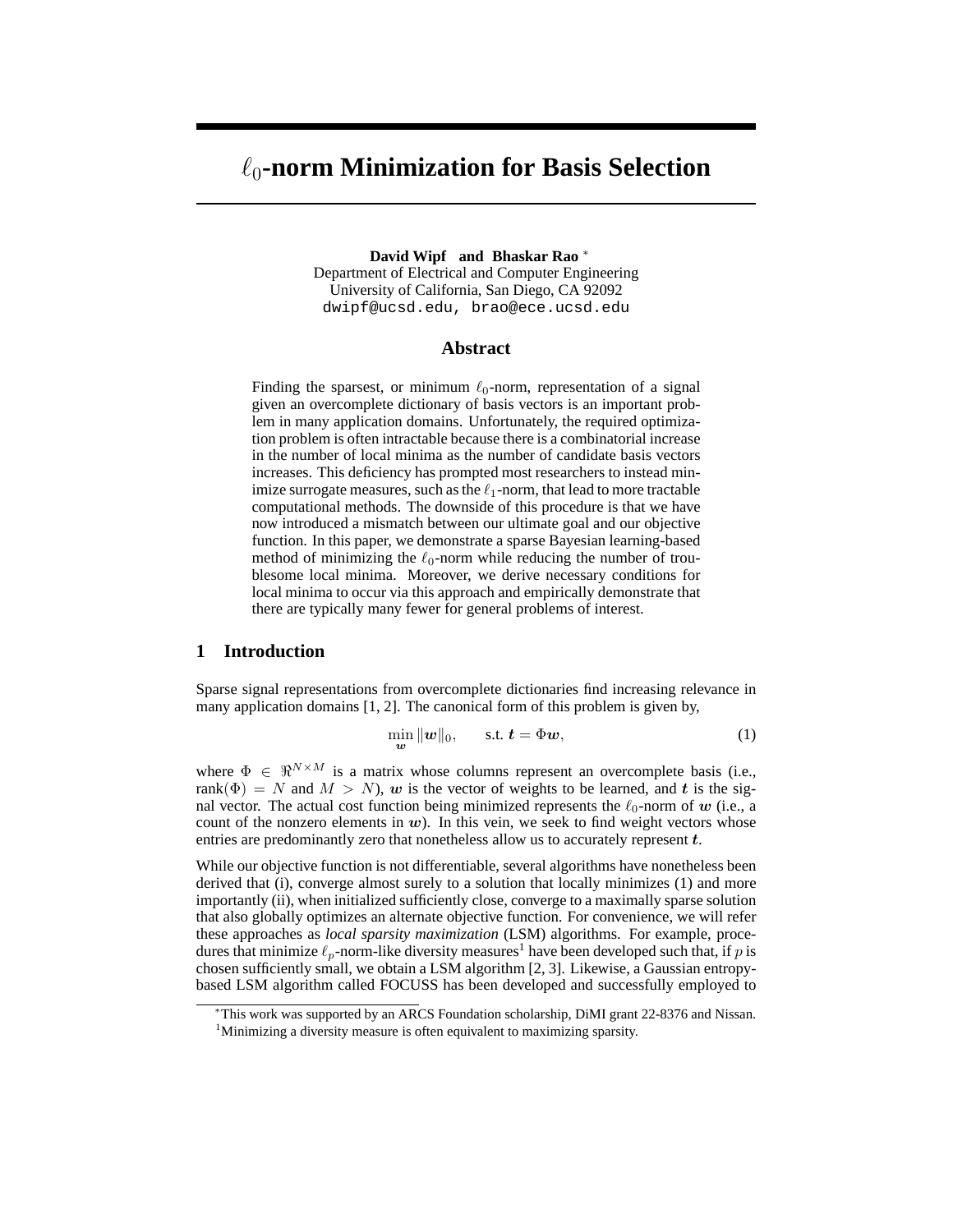solve Neuromagnetic imaging problems [4]. A similar algorithm was later discovered in [5] from the novel perspective of a Jeffrey's noninformative prior. While all of these methods are potentially very useful candidates for solving (1), they suffer from one significant drawback: as we have discussed in [6], every local minima of (1) is also a local minima to the LSM algorithms.

Unfortunately, there are many local minima to (1). In fact, every basic feasible solution  $w_*$ to  $t = \Phi w$  is such a local minimum.<sup>2</sup> To see this, we note that the value of  $||w_*||_0$  at such a solution is less than or equal to N. Any other feasible solution can be written as  $\bm{w}_* + \alpha \bm{w}'$ , where  $w' \in Null(\Phi)$ . For simplicity, if we assume that every subset of N columns of  $\Phi$  are linearly independent, the unique representation property (URP), then  $w'$  must necessarily have nonzero elements in locations that differ from  $w_{*}$ . Consequently, any solution in the neighborhood of  $w_*$  will satisfy  $\|\mathbf{w}_*\|_0 < \|\mathbf{w}_* + \alpha \mathbf{w}'\|_0$ . This ensures that all such  $w_*$ represent local minima to (1).

The number of basic feasible solutions is bounded between  $\binom{M-1}{N} + 1$  and  $\binom{M}{N}$ ; the exact number depends on t and  $\Phi$  [4]. Regardless, when  $M \gg N$ , we have an large number of local minima and not surprisingly, we often converge to one of them using currently available LSM algorithms. One potential remedy is to employ a convex surrogate measure in place of the  $\ell_0$ -norm that leads to a more tractable optimization problem. The most common choice is to use the alternate norm  $||w||_1$ , which creates a unimodal optimization problem that can be solved via linear programming or interior point methods. The considerable price we must pay, however, is that the global minimum of this objective function need not coincide with the sparsest solutions to  $(1)$ .<sup>3</sup> As such, we may fail to recover the maximally sparse solution regardless of the initialization we use (unlike a LSM procedure).

In this paper, we will demonstrate an alternative algorithm for solving (1) using a sparse Bayesian learning (SBL) framework. Our objective is twofold. First, we will prove that, unlike minimum  $\ell_1$ -norm methods, the global minimum of the SBL cost function is only achieved at the minimum  $\ell_0$ -norm solution to  $t = \Phi w$ . Later, we will show that this method is only locally minimized at a subset of basic feasible solutions and therefore, has fewer local minima than current LSM algorithms.

## **2 Sparse Bayesian Learning**

Sparse Bayesian learning was initially developed as a means of performing robust regression using a hierarchal prior that, empirically, has been observed to encourage sparsity [8]. The most basic formulation proceeds as follows. We begin with an assumed likelihood model of our signal  $t$  given fixed weights  $w$ ,

$$
p(\boldsymbol{t}|\boldsymbol{w}) = (2\pi\sigma^2)^{-N/2} \exp\left(-\frac{1}{2\sigma^2} \|\boldsymbol{t} - \boldsymbol{\Phi}\boldsymbol{w}\|^2\right).
$$
 (2)

To provide a regularizing mechanism, we assume the parameterized weight prior,

$$
p(\boldsymbol{w}; \boldsymbol{\gamma}) = \prod_{i=1}^{M} \left(2\pi\gamma_i\right)^{-1/2} \exp\left(-\frac{w_i^2}{2\gamma_i}\right),\tag{3}
$$

where  $\boldsymbol{\gamma} = [\gamma_1, \dots, \gamma_M]^T$  is a vector of M hyperparameters controlling the prior variance of each weight. These hyperparameters (along with the error variance  $\sigma^2$  if necessary) can be estimated from the data by marginalizing over the weights and then performing ML optimization. The marginalized pdf is given by

$$
p(\boldsymbol{t};\boldsymbol{\gamma}) = \int p(\boldsymbol{t}|\boldsymbol{w})p(\boldsymbol{w};\boldsymbol{\gamma})d\boldsymbol{w} = (2\pi)^{-N/2} |\Sigma_{\boldsymbol{t}}|^{-1/2} \exp\left[-\frac{1}{2}\boldsymbol{t}^T \Sigma_{\boldsymbol{t}}^{-1} \boldsymbol{t}\right],\tag{4}
$$

 ${}^{2}$ A basic feasible solution is a solution with at most N nonzero entries.

<sup>&</sup>lt;sup>3</sup>In very restrictive settings, it has been shown that the minimum  $\ell_1$ -norm solution can equal the minimum  $\ell_0$ -norm solution [7]. But in practical situations, this result often does not apply.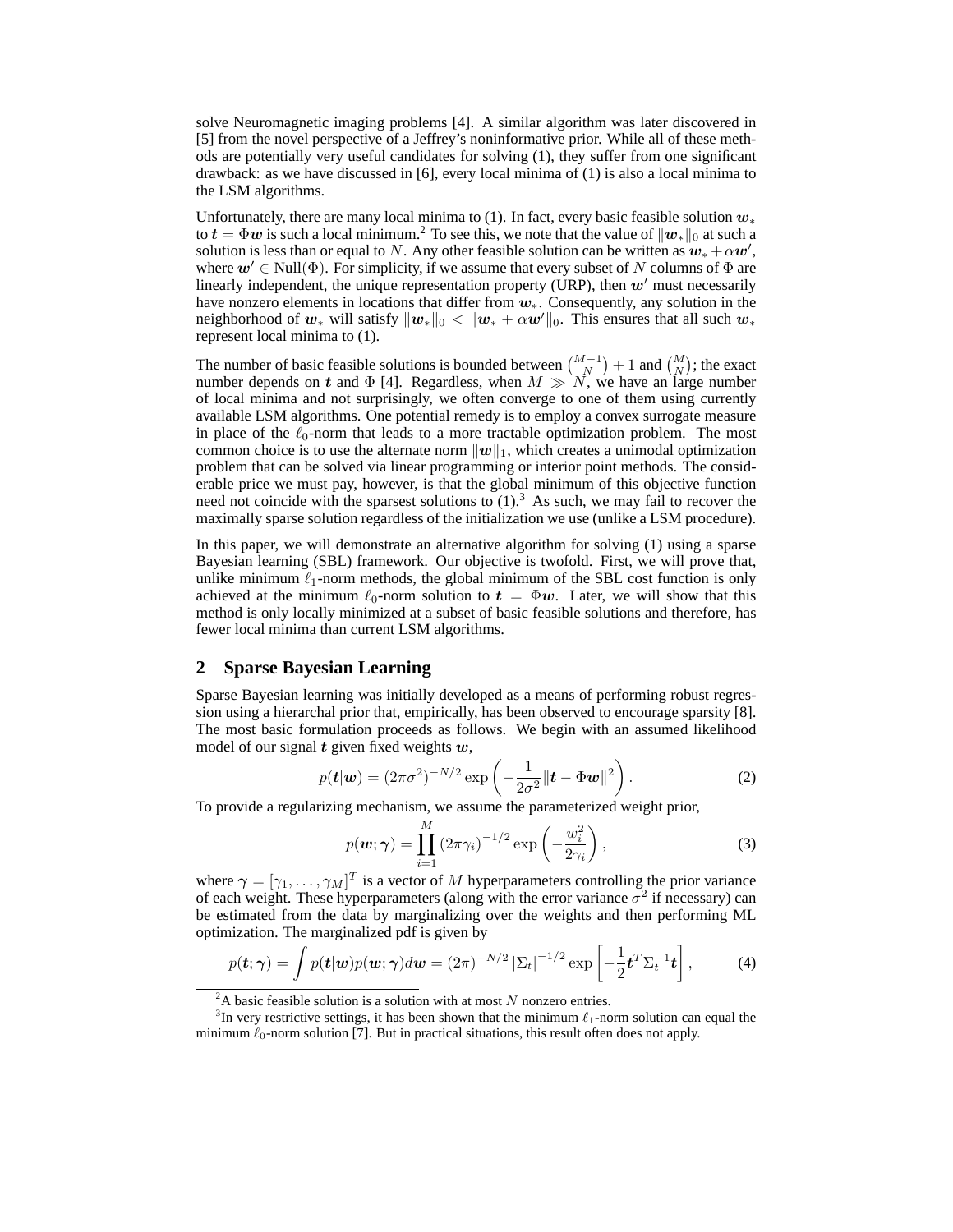where  $\Sigma_t \triangleq \sigma^2 I + \Phi \Gamma \Phi^T$  and we have introduced the notation  $\Gamma \triangleq diag(\gamma)$ .<sup>4</sup> This procedure is referred to as evidence maximization or type-II maximum likelihood [8]. Equivalently, and more conveniently, we may instead *minimize* the cost function

$$
\mathcal{L}(\gamma; \sigma^2) = -\log p(\mathbf{t}; \gamma) \propto \log |\Sigma_t| + \mathbf{t}^T \Sigma_t^{-1} \mathbf{t}
$$
\n(5)

using the EM algorithm-based update rule for the  $(k + 1)$ -th iteration given by

$$
\hat{\boldsymbol{w}}_{(k+1)} = \mathbf{E}\left[\boldsymbol{w}|\boldsymbol{t};\boldsymbol{\gamma}_{(k)}\right] = \left(\boldsymbol{\Phi}^T\boldsymbol{\Phi} + \sigma^2\boldsymbol{\Gamma}_{(k)}^{-1}\right)^{-1}\boldsymbol{\Phi}^T\boldsymbol{t}
$$
\n(6)

$$
\boldsymbol{\gamma}_{(k+1)} = \mathbf{E}\left[\mathrm{diag}(\boldsymbol{w}\boldsymbol{w}^T)|\boldsymbol{t}; \boldsymbol{\gamma}_{(k)}\right] = \mathrm{diag}\left[\hat{\boldsymbol{w}}_{(k)}\hat{\boldsymbol{w}}_{(k)}^T + \left(\sigma^{-2}\boldsymbol{\Phi}^T\boldsymbol{\Phi} + \boldsymbol{\Gamma}_{(k)}^{-1}\right)^{-1}\right].
$$
(7)

Upon convergence to some  $\gamma_{ML}$ , we compute weight estimates as  $\hat{w} = E[w|t; \gamma_{ML}]$ , allowing us to generate  $\hat{t} = \Phi \hat{w} \approx t$ . We now quantify the relationship between this procedure and  $\ell_0$ -norm minimization.

# **3** ℓ0**-norm minimization via SBL**

Although SBL was initially developed in a regression context, it can nonetheless be easily adapted to handle (1) by fixing  $\sigma^2$  to some  $\varepsilon$  and allowing  $\varepsilon \to 0$ . To accomplish this we must reexpress the SBL iterations to handle the low noise limit. Applying standard matrix identities and the general result

$$
\lim_{\varepsilon \to 0} U^T \left( \varepsilon I + U U^T \right)^{-1} = U^\dagger,\tag{8}
$$

we arrive at the modified update rules

$$
\hat{\boldsymbol{w}}_{(k)} = \Gamma_{(k)}^{1/2} \left( \Phi \Gamma_{(k)}^{1/2} \right)^{\dagger} \boldsymbol{t}
$$
\n(9)

$$
\gamma_{(k+1)} = \text{diag}\left(\hat{\boldsymbol{w}}_{(k)}\hat{\boldsymbol{w}}_{(k)}^T + \left[I - \Gamma_{(k)}^{1/2} \left(\Phi \Gamma_{(k)}^{1/2}\right)^{\dagger} \Phi\right] \Gamma_{(k)}\right), \quad (10)
$$

where  $(\cdot)^\dagger$  denotes the Moore-Penrose pseudo-inverse. We observe that all  $\hat{w}_{(k)}$  are feasible, i.e.,  $t = \Phi \hat{w}_{(k)}$  for all  $\gamma_{(k)}$ .<sup>5</sup> Also, upon convergence we can easily show that if  $\gamma_{ML}$ is sparse,  $\hat{w}$  will also be sparse while maintaining feasibility. Thus, we have potentially found an alternative way of solving (1) that is readily computable via the modified iterations above. Perhaps surprisingly, these update rules are equivalent to the Gaussian entropybased LSM iterations derived in [2, 5], with the exception of the  $[I - \Gamma_{(k)}^{1/2}]$  $\frac{1/2}{(k)}(\Phi\Gamma^{1/2}_{(k)})^\dagger\Phi]\Gamma_{(k)}$ term.

A firm connection with  $\ell_0$ -norm minimization is realized when we consider the global minimum of  $\mathcal{L}(\gamma; \sigma^2 = \varepsilon)$  in the limit as  $\varepsilon$  approaches zero. We will now quantify this relationship via the following theorem, which extends results from [6].

**Theorem 1.** Let  $W_0$  denote the set of weight vectors that globally minimize (1). Furthermore, let  $W(\varepsilon)$  be defined as the set of weight vectors

$$
\left\{ \boldsymbol{w}_{**}: \boldsymbol{w}_{**} = \left(\Phi^T \Phi + \varepsilon \Gamma_{**}^{-1}\right)^{-1} \Phi^T \boldsymbol{t}, \ \ \gamma_{**} = \arg\min_{\boldsymbol{\gamma}} \mathcal{L}(\boldsymbol{\gamma}; \sigma^2 = \varepsilon) \right\}.
$$
 (11)

Then in the limit as  $\varepsilon \to 0$ , if  $w \in \mathcal{W}(\varepsilon)$ , then  $w \in \mathcal{W}_0$ .

<sup>&</sup>lt;sup>4</sup>We will sometimes use  $\Gamma$  and  $\gamma$  interchangeably when appropriate.

<sup>&</sup>lt;sup>5</sup>This assumes that t is in the span of the columns of  $\Phi$  associated with nonzero elements in  $\gamma$ , which will always be the case if t is in the span of  $\Phi$  and all  $\gamma$  are initialized to nonzero values.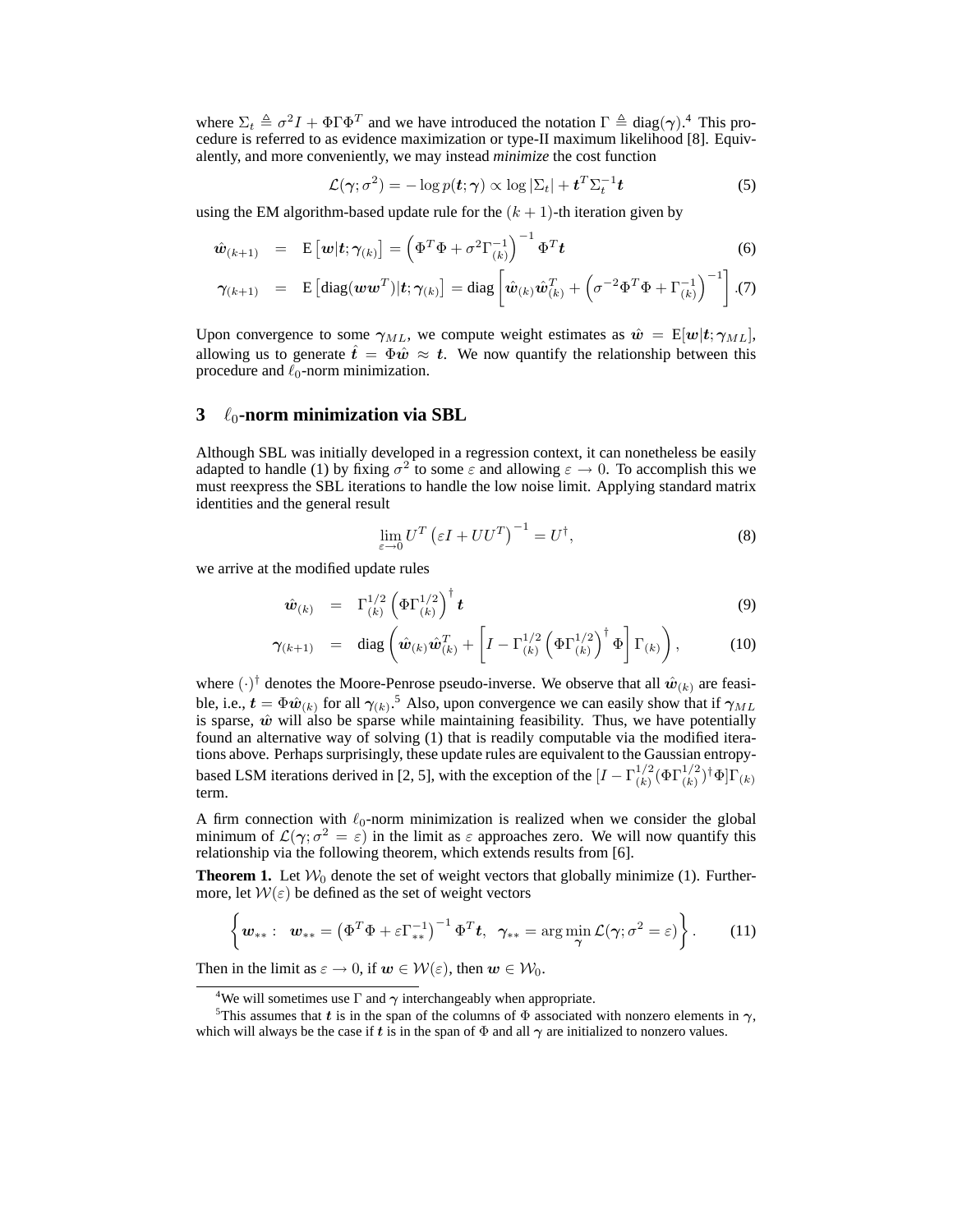A full proof of this result is available at [9]; however, we provide a brief sketch here. First, we know from [6] that every local minimum of  $\mathcal{L}(\gamma; \sigma^2 = \varepsilon)$  is achieved at a basic feasible solution  $\gamma_*$  (i.e., a solution with N or fewer nonzero entries), regardless of  $\varepsilon$ . Therefore, in our search for the global minimum, we only need examine the space of basic feasible solutions. As we allow  $\varepsilon$  to become sufficiently small, we show that

$$
\mathcal{L}(\gamma_*; \sigma^2 = \varepsilon) = (N - \|\gamma_*\|_0) \log(\varepsilon) + O(1)
$$
\n(12)

at any such solution. This result is minimized when  $\|\gamma_*\|_0$  is as small as possible. A maximally sparse basic feasible solution, which we denote  $\gamma_{**}$ , can only occur with nonzero elements aligned with the nonzero elements of some  $w \in W_0$ . In the limit as  $\varepsilon \to 0$ ,  $w_{**}$ becomes feasible while maintaining the same sparsity profile as  $\gamma_{**}$ , leading to the stated result.

This result demonstrates that the SBL framework can provide an effective proxy to direct  $\ell_0$ -norm minimization. More importantly, we will now show that the limiting SBL cost function, which we will henceforth denote

$$
\mathcal{L}(\gamma) \triangleq \lim_{\varepsilon \to 0} \mathcal{L}(\gamma; \sigma^2 = \varepsilon) = \log |\Phi \Gamma \Phi^T| + \mathbf{t}^T (\Phi \Gamma \Phi^T)^{-1} \mathbf{t}, \tag{13}
$$

need not have the same problematic local minima profile as other methods.

## **4 Analysis of Local Minima**

Thus far, we have demonstrated that there is a close affiliation between the limiting SBL framework and the the minimization problem posed by (1). We have not, however, provided any concrete reason why SBL should be preferred over current LSM methods of finding sparse solutions. In fact, this preference is not established until we carefully consider the problem of convergence to local minima.

As already mentioned, the problem with current methods of minimizing  $||w||_0$  is that every basic feasible solution unavoidably becomes a local minimum. However, what if we could somehow eliminate all or most of these extrema. For example, consider the alternate objective function  $f(\boldsymbol{w}) \triangleq \min(||\boldsymbol{w}||_0, N)$ , leading to the optimization problem

$$
\min_{\mathbf{w}} f(\mathbf{w}), \qquad \text{s.t. } \mathbf{t} = \Phi \mathbf{w}.\tag{14}
$$

While the global minimum remains unchanged, we observe that all local minima occurring at non-degenerate basic feasible solutions have been effectively removed.<sup>6</sup> In other words, at any solution  $w_*$  with N nonzero entries, we can always add a small component  $\alpha w' \in Null(\Phi)$  without increasing  $f(w)$ , since  $f(w)$  can never be greater than N. Therefore, we are free to move from basic feasible solution to basic feasible solution without increasing  $f(\mathbf{w})$ . Also, the rare degenerate basic solutions that do remain, even if suboptimal, are sparser by definition. Therefore, locally minimizing our new problem (14) is clearly superior to locally minimizing (1). But how can we implement such a minimization procedure, even approximately, in practice?

Although we cannot remove all non-degenerate local minima and still retain computational feasibility, it is possible to remove many of them, providing some measure of approximation to (14). This is effectively what is accomplished using SBL as will be demonstrated below. Specifically, we will derive necessary conditions required for a non-degenerate basic feasible solution to represent a local minimum to  $\mathcal{L}(\gamma)$ . We will then show that these conditions are frequently *not* satisfied, implying that there are potentially many fewer local minima. Thus, locally minimizing  $\mathcal{L}(\gamma)$  comes closer to (locally) minimizing (14) than current LSM methods, which in turn, is closer to globally minimizing  $||w||_0$ .

 $6A$  *degenerate* basic feasible solution has strictly less than N nonzero entries; however, the vast majority of local minima are non-degenerate, containing exactly N nonzero entries.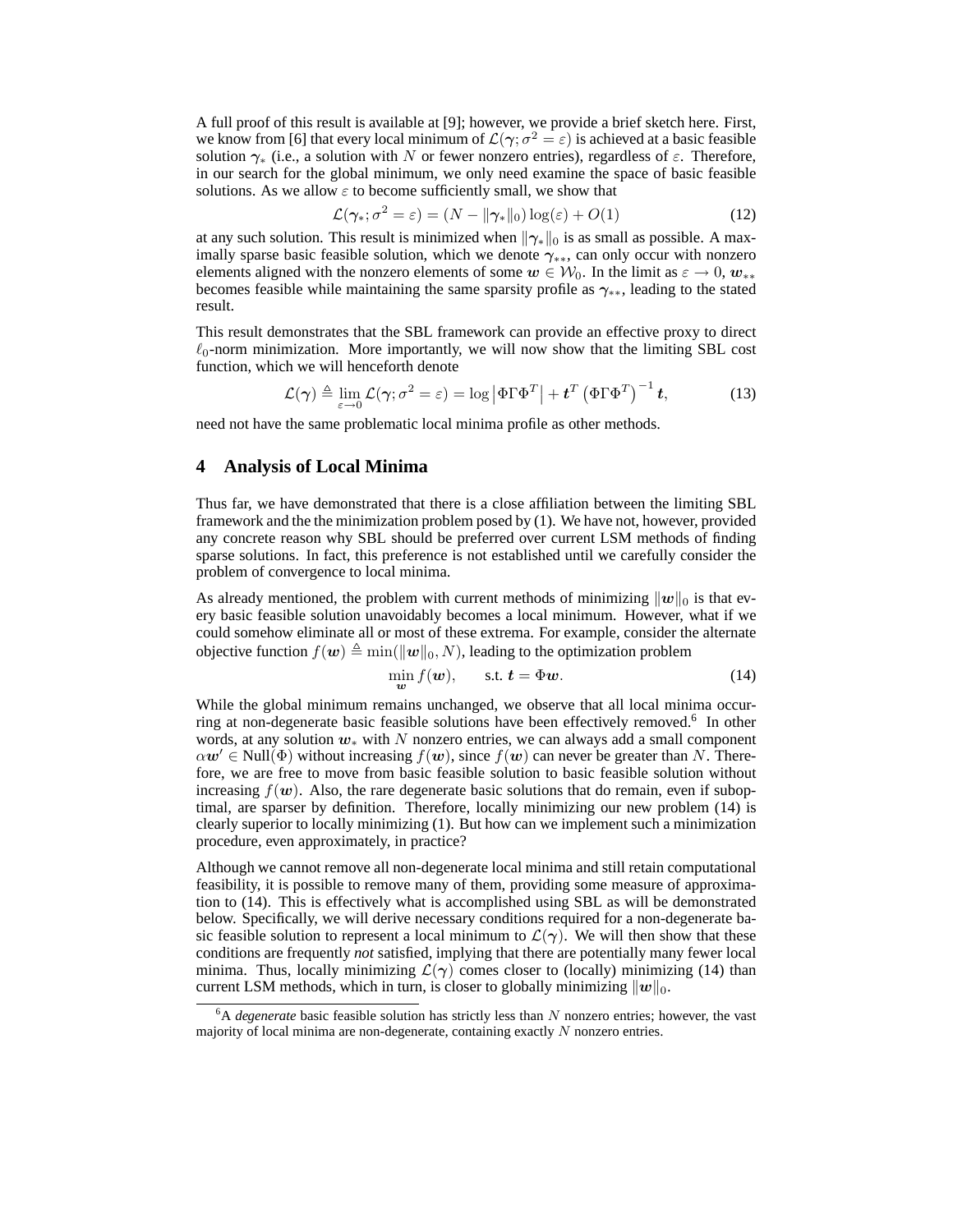#### **4.1 Necessary Conditions for Local Minima**

As previously stated, all local minima to  $\mathcal{L}(\gamma)$  must occur at basic feasible solutions  $\gamma_*$ . Now suppose that we have found a (non-degenerate)  $\gamma_*$  with associated  $w_*$  computed via (9) and we would like to assess whether or not it is a local minimum to our SBL cost function. For convenience, let  $\tilde{w}$  denote the N nonzero elements of  $w_*$  and  $\Phi$  the associated columns of  $\Phi$  (therefore,  $t = \tilde{\Phi}\tilde{w}$  and  $\tilde{w} = \tilde{\Phi}^{-1}t$ ). Intuitively, it would seem likely that if we are not at a true local minimum, then there must exist at least one additional column of  $\Phi$  not in  $\Phi$ , e.g., some x, that is somehow aligned with or in some respect similar to t. Moreover, the significance of this potential alignment must be assessed relative to  $\Phi$ . But how do we quantify this relationship for the purposes of analyzing local minima?

As it turns out, a useful metric for comparison is realized when we decompose  $x$  with respect to  $\Phi$ , which forms a basis in  $\mathbb{R}^N$  under the URP assumption. For example, we may form the decomposition  $x = \tilde{\Phi}\tilde{v}$ , where  $\tilde{v}$  is a vector of weights analogous to  $\tilde{w}$ . As will be shown below, the similarity required between  $x$  and  $t$  (needed for establishing the existence of a local minimum) may then be realized by comparing the respective weights  $\tilde{v}$  and  $\tilde{w}$ . In more familiar terms, this is analogous to suggesting that similar signals have similar Fourier expansions. Loosely, we may expect that if  $\tilde{v}$  is 'close enough' to  $\tilde{w}$ , then x is sufficiently close to t (relative to all other columns in  $\Phi$ ) such that we are not at a local minimum. We formalize this idea via the following theorem:

**Theorem 2.** Let  $\Phi$  satisfy the URP and let  $\gamma_*$  represent a vector of hyperparameters with N and only N nonzero entries and associated basic feasible solution  $\widetilde{w} = \widetilde{\Phi}^{-1}t$ . Let X denote the set of  $M - N$  columns of  $\Phi$  not included in  $\widetilde{\Phi}$  and  $\mathcal V$  the set of weights given by  $\{\widetilde{v}: \widetilde{v}=\widetilde{\Phi}^{-1}x, x\in \mathcal{X}\big\}$ . Then  $\gamma_*$  is a local minimum of  $\mathcal{L}(\gamma)$  only if

$$
\sum_{i \neq j} \frac{\widetilde{v}_i \widetilde{v}_j}{\widetilde{w}_i \widetilde{w}_j} < 0 \qquad \forall \widetilde{\mathbf{v}} \in \mathcal{V}. \tag{15}
$$

*Proof*: If  $\gamma_*$  truly represents a local minimum of our cost function, then the following condition must hold for all  $x \in \mathcal{X}$ :

$$
\frac{\partial \mathcal{L}(\gamma_*)}{\partial \gamma_x} \quad \geq \quad 0,\tag{16}
$$

where  $\gamma_x$  denotes the hyperparameter corresponding to the basis vector x. In words, we cannot reduce  $\mathcal{L}(\gamma_*)$  along a positive gradient because this would push  $\gamma_x$  below zero. Using the matrix inversion lemma, the determinant identity, and some algebraic manipulations, we arrive at the expression

$$
\frac{\partial \mathcal{L}(\gamma_*)}{\partial \gamma_x} = \frac{\boldsymbol{x}^T B \boldsymbol{x}}{1 + \gamma_x \boldsymbol{x}^T B \boldsymbol{x}} - \left(\frac{\boldsymbol{t}^T B \boldsymbol{x}}{1 + \gamma_x \boldsymbol{x}^T B \boldsymbol{x}}\right)^2,\tag{17}
$$

where  $B \triangleq (\tilde{\Phi} \tilde{\Gamma} \tilde{\Phi}^T)^{-1}$ . Since we have assumed that we are at a local minimum, it is straightforward to show that  $\overline{\Gamma} = \text{diag}(\tilde{\boldsymbol{w}})^2$  leading to the expression

$$
B = \widetilde{\Phi}^{-T} \text{diag}(\widetilde{\boldsymbol{w}})^{-2} \widetilde{\Phi}^{-1}.
$$
 (18)

Substituting this expression into (17) and evaluating at the point  $\gamma_x = 0$ , the above gradient reduces to

$$
\frac{\partial \mathcal{L}(\gamma_*)}{\partial \gamma_x} = \widetilde{\mathbf{v}}^T \left( \mathrm{diag}(\widetilde{\mathbf{w}}^{-1} \widetilde{\mathbf{w}}^{-T}) - \widetilde{\mathbf{w}}^{-1} \widetilde{\mathbf{w}}^{-T} \right) \widetilde{\mathbf{v}},\tag{19}
$$

where  $\widetilde{\boldsymbol{w}}^{-1} \triangleq [\widetilde{w}_1^{-1}, \dots, \widetilde{w}_N^{-1}]^T$ . This leads directly to the stated theorem.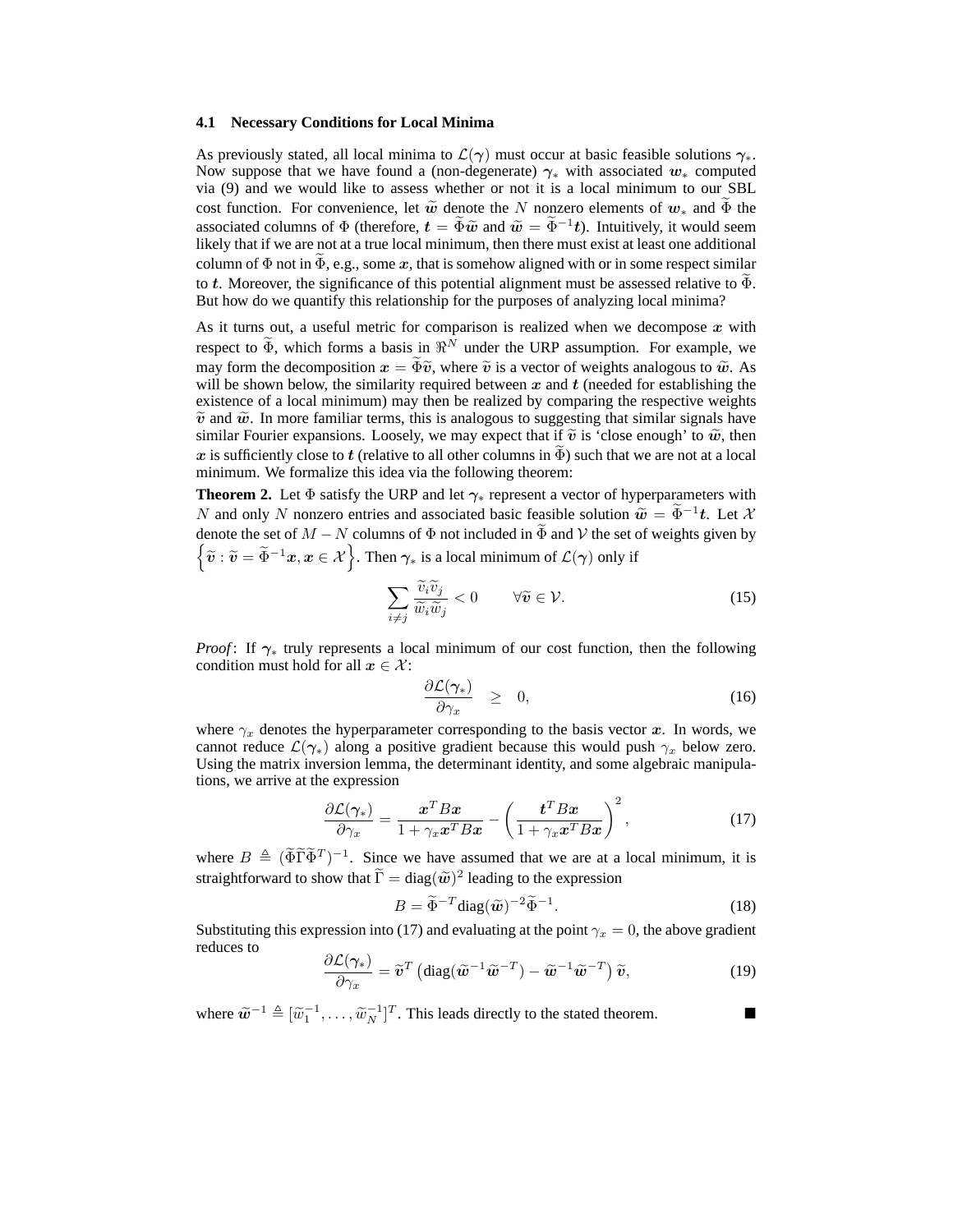This theorem provides a useful picture of what is required for local minima to exist and more importantly, why many basic feasible solutions are not local minimum. Moreover, there are several convenient ways in which we can interpret this result to accommodate a more intuitive perspective.

### **4.2 A Simple Geometric Interpretation**

In general terms, if the signs of each of the elements in a given  $\tilde{v}$  match up with  $\tilde{w}$ , then the specified condition will be violated and we cannot be at a local minimum. We can illustrate this geometrically as follows.

To begin, we note that our cost function  $\mathcal{L}(\gamma)$  is invariant with respect to reflections of any basis vectors about the origin, i.e., we can multiply any column of  $\Phi$  by  $-1$  and the cost function does not change. Returning to a candidate local minimum with associated  $\widetilde{\Phi}$ , we may therefore assume, without loss of generality, that  $\widetilde{\Phi} \equiv \widetilde{\Phi}$ diag (sgn(w)), giving us the decomposition  $t = \tilde{\Phi}w, w > 0$ . Under this assumption, we see that t is located in the convex cone formed by the columns of  $\Phi$ . We can infer that if any  $x \in \mathcal{X}$  (i.e., any column of  $\Phi$  not in  $\bar{\Phi}$ ) lies in this convex cone, then the associated coefficients  $\tilde{v}$  must all be positive by definition (likewise, by a similar argument, any  $x$  in the convex cone of  $-\Phi$  leads to the same result). Consequently, Theorem 2 ensures that we are not at a local minimum. The simple 2D example shown in Figure 1 helps to illustrate this point.



Figure 1: 2D example with a 2  $\times$  3 dictionary  $\Phi$  (i.e.,  $N = 2$  and  $M = 3$ ) and a basic feasible solution using the columns  $\Phi = [\phi_1 \phi_2]$ . Left: In this case,  $x = \phi_3$  does not penetrate the convex cone containing  $t$ , and we do not satisfy the conditions of Theorem 2. This configuration does represent a minimizing basic feasible solution. *Right*: Now  $x$  is in the cone and therefore, we know that we are not at a local minimum; but this configuration *does* represent a local minimum to current LSM methods.

Alternatively, we can cast this geometric perspective in terms of relative cone sizes. For example, let  $C_{\tilde{\Phi}}$  represent the convex cone (and its reflection) formed by  $\Phi$ . Then we are not at a local minimum to  $L(\gamma)$  if there exists a second convex cone C formed from a subset of columns of  $\Phi$  such that  $t \in C \subset C_{\tilde{\Phi}}$ , i.e., C is a tighter cone containing t. In Figure 1(*right*), we obtain a tighter cone by swapping x for  $\phi_2$ .

While certainly useful, we must emphasize that in higher dimensions, these geometric conditions are *much* weaker than (15), e.g., if all x are *not* in the convex cone of  $\Phi$ , we still may not be at a local minimum. In fact, to guarantee a local minimum, all  $x$  must be reasonably far from this cone as quantified by (15). Of course the ultimate reduction in local minima from the  $\binom{M-1}{N}$  + 1 to  $\binom{M}{N}$  bounds is dependent on the distribution of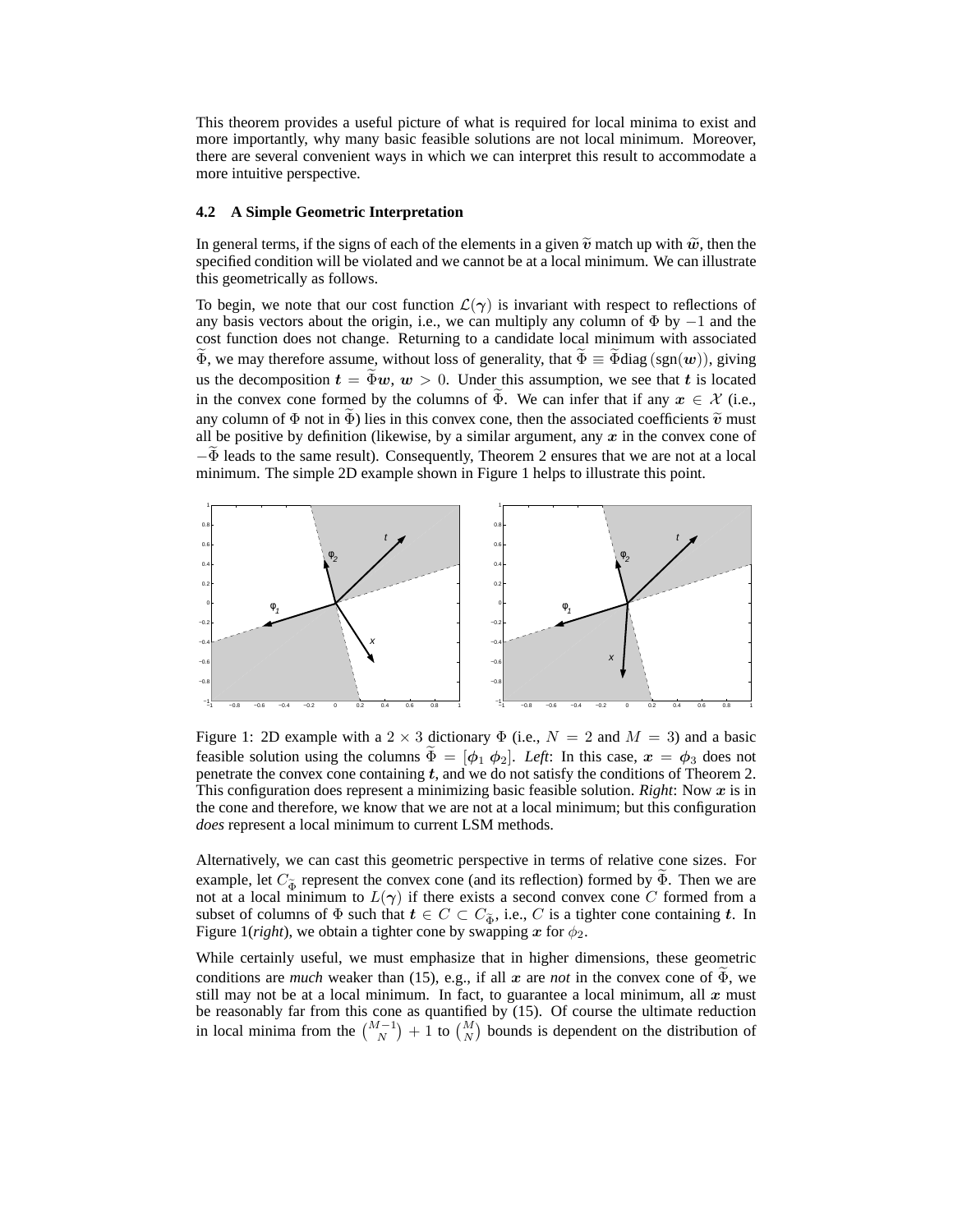| M/N                                     | 1.6 | 20 | 2.4 | 3.0  |
|-----------------------------------------|-----|----|-----|------|
| SBL Local Minimum % 4.9% 4.0% 3.2% 2.3% |     |    |     | 1.6% |

Table 1: Given 1000 trials where FOCUSS has converged to a suboptimal local minimum, we tabulate the percentage of times the local minimum is also a local minimum to SBL.  $M/N$  refers to the overcompleteness ratio of the dictionary used, with N fixed at 20. Results using other algorithms are similar.

basis vectors in t-space. In general, it is difficult to quantify this reduction except in a few special cases.<sup>7</sup> However, we will now proceed to empirically demonstrate that the overall reduction in local minima is substantial when the basis vectors are randomly distributed.

# **5 Empirical Comparisons**

To show that the potential reduction in local minima derived above translates into concrete results, we conducted a simulation study using randomized basis vectors distributed isometrically in t-space. Randomized dictionaries are of interest in signal processing and other disciplines [2, 7] and represent a viable benchmark for testing basis selection methods. Moreover, we have performed analogous experiments with other dictionary types (such as pairs of orthobases) leading to similar results (see [9] for some examples).

Our goal was to demonstrate that current LSM algorithms often converge to local minima that do not exist in the SBL cost function. To accomplish this, we repeated the following procedure for dictionaries of various sizes. First, we generate a random  $N \times M \Phi$  whose columns are each drawn uniformly from a unit sphere. Sparse weight vectors  $w_0$  are randomly generated with  $\|\boldsymbol{w}_0\|_0 = 7$  (and uniformly distributed amplitudes on the nonzero components). The vector of target values is then computed as  $t = \Phi w_0$ . The LSM algorithm is then presented with t and  $\Phi$  and attempts to learn the minimum  $\ell_0$ -norm solutions. The experiment is repeated a sufficient number of times such that we collect 1000 examples where the LSM algorithm converges to a local minimum. In all these cases, we check if the condition stipulated by Theorem 2 applies, allowing us to determine if the given solution is a local minimum to the SBL algorithm or not. The results are contained in Table 1 for the FOCUSS LSM algorithm. We note that, the larger the overcompleteness ratio  $M/N$ , the larger the total number of LSM local minima (via the bounds presented earlier). However, there also appears to be a greater probability that SBL can avoid any given one.

In many cases where we found that SBL was not locally minimized, we initialized the SBL algorithm in this location and observed whether or not it converged to the optimal solution. In roughly 50% of these cases, *it escaped to find the maximally sparse solution*. The remaining times, it did escape in accordance with theory; however, it converged to another local minimum. In contrast, when we initialize other LSM algorithms at an SBL local minima, we always remain trapped as expected.

# **6 Discussion**

In practice, we have consistently observed that SBL outperforms current LSM algorithms in finding maximally sparse solutions (e.g., see [9]). The results of this paper provide a very plausible explanation for this improved performance: conventional LSM procedures are very likely to converge to local minima that do not exist in the SBL landscape. However,

<sup>&</sup>lt;sup>7</sup> For example, in the special case where t is proportional to a single column of  $\Phi$ , we can show that the number of local minima reduces from  $\binom{M-1}{N}+1$  to 1, i.e., we are left with a single minimum.